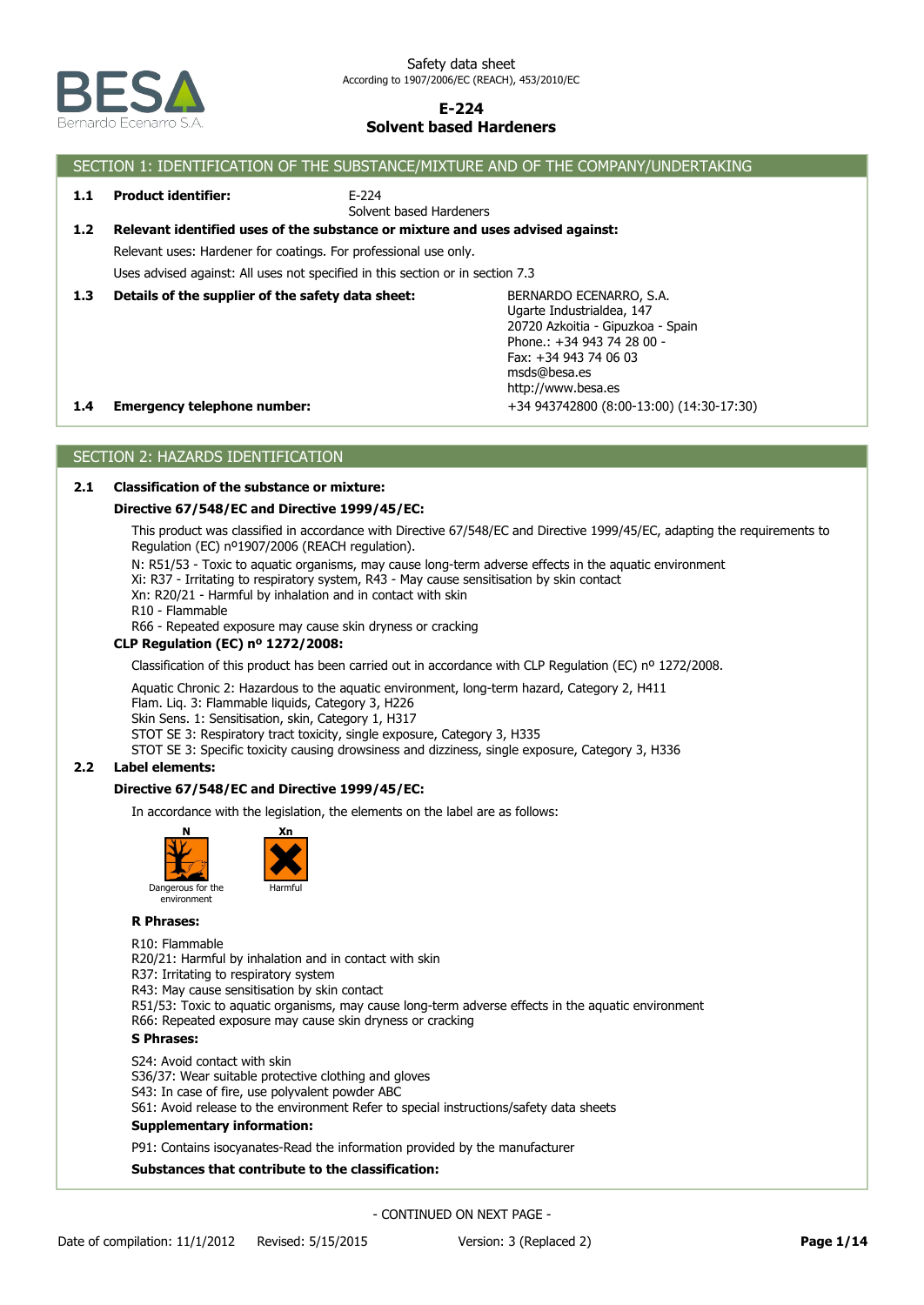

## SECTION 2: HAZARDS IDENTIFICATION (continue)

Hexamethylene diisocyanate, oligomers

### **CLP Regulation (EC) nº 1272/2008:**

**Warning**



#### **Hazard statements:**

Aquatic Chronic 2: H411 - Toxic to aquatic life with long lasting effects Flam. Liq. 3: H226 - Flammable liquid and vapour Skin Sens. 1: H317 - May cause an allergic skin reaction STOT SE 3: H335 - May cause respiratory irritation STOT SE 3: H336 - May cause drowsiness or dizziness

#### **Precautionary statements:**

P210: Keep away from heat, hot surfaces, sparks, open flames and other ignition sources. No smoking

P280: Wear protective gloves/protective clothing/eye protection/face protection P303+P361+P353: IF ON SKIN (or hair): Take off immediately all contaminated clothing. Rinse skin with water/shower

P304+P340: IF INHALED: Remove person to fresh air and keep comfortable for breathing

P370+P378: In case of fire: Use ABC powder extinguisher to extinguish.

P501: Dispose of contents and / or containers in accordance with regulations on hazardous waste or packaging and packaging waste respectively

### **Supplementary information:**

EUH066: Repeated exposure may cause skin dryness or cracking

EUH204: Contains isocyanates. May produce an allergic reaction

EUH208: Contains Hexamethylene diisocyanate. May produce an allergic reaction

## **Substances that contribute to the classification**

Hexamethylene diisocyanate, oligomers; Hydrocarbons, C9, aromatics (Benzene < 0.1 % w/w); Hexamethylene diisocyanate; 2-methoxypropyl acetate

### **2.3 Other hazards:**

Non-applicable

## SECTION 3: COMPOSITION/INFORMATION ON INGREDIENTS

### **3.1 Substance:**

Non-applicable

## **3.2 Mixture:**

## **Chemical description:** Mixture composed of additives and resins in solvents

### **Components:**

In accordance with Annex II of Regulation (EC) nº1907/2006 (point 3), the product contains:

|      | Identification                                                     | Chemical name/Classification<br>Concentration            |                                                                                                                |                 |            |
|------|--------------------------------------------------------------------|----------------------------------------------------------|----------------------------------------------------------------------------------------------------------------|-----------------|------------|
| CAS: | 28182-81-2                                                         | Hexamethylene diisocyanate, oligomers<br>Self-classified |                                                                                                                |                 |            |
| EC:  | 931-274-8<br>Index: Non-applicable                                 | Directive 67/548/EC                                      | Xi: R37, R43; Xn: R20                                                                                          |                 | $25 - 50%$ |
|      | REACH: 01-2119485796-17-XXXX                                       | Regulation 1272/2008                                     | Acute Tox. 4: H332; Skin Sens. 1: H317; STOT SE 3: H335 - Warning                                              |                 |            |
| CAS: | $108 - 65 - 6$<br>2-methoxy-1-methylethyl acetate                  |                                                          |                                                                                                                | ATP ATP01       |            |
| EC:  | 203-603-9<br>Index: 607-195-00-7                                   | Directive 67/548/EC                                      | R <sub>10</sub>                                                                                                |                 | $25 - 50%$ |
|      | REACH: 01-2119475791-29-XXXX                                       | <b>Regulation 1272/2008</b>                              | Flam. Lig. 3: H226 - Warning                                                                                   | ♡               |            |
| CAS: | Non-applicable                                                     |                                                          | Hydrocarbons, C9, aromatics (Benzene $< 0.1$ % w/w)                                                            | Self-classified |            |
| EC:  | 918-668-5<br>Index: Non-applicable<br>REACH: 01-2119455851-35-XXXX | Directive 67/548/EC                                      | N: R51/53; Xi: R37; Xn: R65; R10; R66; R67                                                                     |                 | $25 - 50%$ |
|      |                                                                    | Regulation 1272/2008                                     | Aquatic Chronic 2: H411; Asp. Tox. 1: H304; Flam. Liq. 3: H226; STOT SE 3: H335; <<br>STOT SE 3: H336 - Danger | ベジ<br>⇔<br><∌,  |            |
| CAS: | 1330-20-7                                                          | Xylene (mixture of isomers)                              |                                                                                                                | ATP CLP00       |            |
| EC:  | 215-535-7<br>Index: 601-022-00-9                                   | Directive 67/548/EC                                      | Xi: R38; Xn: R20/21; R10                                                                                       |                 | $5 - 10\%$ |
|      | REACH: 01-2119488216-32-XXXX                                       | Regulation 1272/2008                                     | Acute Tox. 4: H312+H332; Flam. Lig. 3: H226; Skin Irrit. 2: H315 - Warning                                     |                 |            |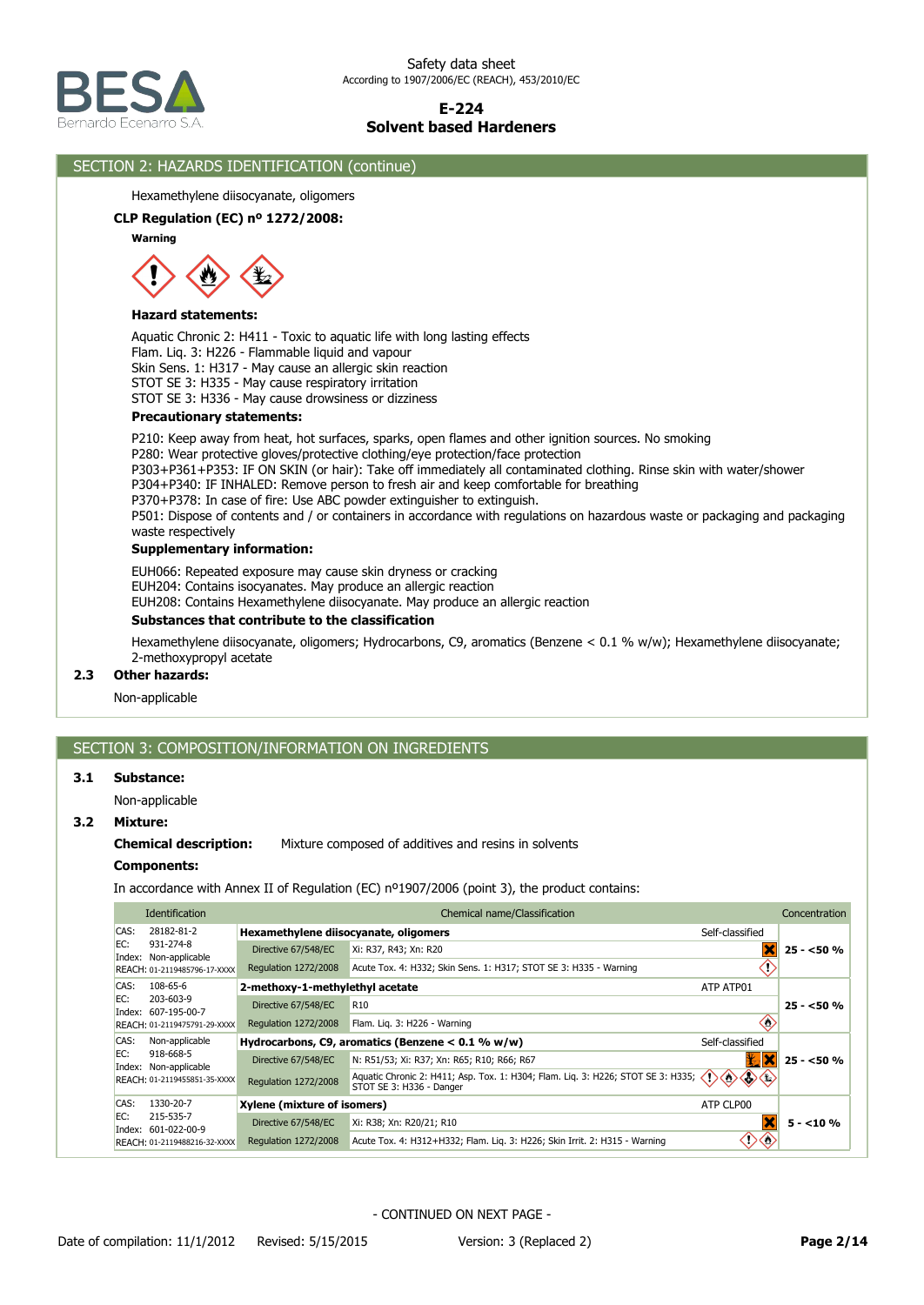

### SECTION 3: COMPOSITION/INFORMATION ON INGREDIENTS (continue)

| <b>Identification</b>                   |                              |                                   | Chemical name/Classification                                                                                                      |    | Concentration |
|-----------------------------------------|------------------------------|-----------------------------------|-----------------------------------------------------------------------------------------------------------------------------------|----|---------------|
| CAS:<br>$100 - 41 - 4$                  |                              | <b>Ethylbenzene</b>               | ATP ATP06                                                                                                                         |    |               |
| EC:<br>202-849-4<br>Index: 601-023-00-4 |                              | Directive 67/548/EC               | F: R11; Xn: R20, R48/20, R65                                                                                                      |    | $0,5 - 1\%$   |
| REACH: 01-2119489370-35-XXXX            |                              | Regulation 1272/2008              | $\diamondsuit \diamondsuit \diamondsuit$<br>Acute Tox. 4: H332; Asp. Tox. 1: H304; Flam. Lig. 2: H225; STOT RE 2: H373 - Danger   |    |               |
| CAS:<br>822-06-0                        |                              | <b>Hexamethylene diisocyanate</b> | ATP CLP00                                                                                                                         |    |               |
| EC:<br>212-485-8<br>Index: 615-011-00-1 |                              | Directive 67/548/EC               | T: R23; Xi: R36/37/38; Xn: R42/43                                                                                                 |    | < 0.2 %       |
|                                         | REACH: 01-2119457571-37-XXXX | <b>Regulation 1272/2008</b>       | Acute Tox. 3: H331; Eye Irrit. 2: H319; Resp. Sens. 1: H334; Skin Irrit. 2: H315; Skin Sens.<br>1: H317; STOT SE 3: H335 - Danger | ◈◈ |               |
|                                         |                              |                                   |                                                                                                                                   |    |               |

To obtain more information on the risk of the substances consult sections 8, 11, 12 and 16.

## SECTION 4: FIRST AID MEASURES

#### **4.1 Description of first aid measures:**

The symptoms resulting from intoxication can appear after exposure, therefore, in case of doubt, seek medical attention for direct exposure to the chemical product or persistent discomfort, showing the MSDS of this product.

## **By inhalation:**

This product does not contain substances classified as dangerous for inhalation, however, in case of symptoms of intoxication remove the person affected from the exposure area and provide with fresh air. Seek medical attention if the symptoms get worse or persist.

### **By skin contact:**

Remove contaminated clothing and footwear, rinse skin or shower the person affected if appropriate with plenty of cold water and neutral soap. In serious cases see a doctor. If the product causes burns or freezing, clothing should not be removed as this could worsen the injury caused if it is stuck to the skin. If blisters form on the skin, these should never be burst as this will increase the risk of infection.

## **By eye contact:**

Rinse eyes thoroughly with lukewarm water for at least 15 minutes. Do not allow the person affected to rub or close their eyes. If the injured person uses contact lenses, these should be removed unless they are stuck to the eyes, as this could cause further damage. In all cases, after cleaning, a doctor should be consulted as quickly as possible with the MSDS of the product.

## **By ingestion/aspiration:**

Do not induce vomiting, but if it does happen keep the head up to avoid inhalation. Keep the person affected at rest. Rinse out the mouth and throat, as they may have been affected during ingestion.

#### **4.2 Most important symptoms and effects, both acute and delayed:**

Acute and delayed effects are indicated in sections 2 and 11.

#### **4.3 Indication of any immediate medical attention and special treatment needed:**

Non-applicable

## SECTION 5: FIREFIGHTING MEASURES

#### **5.1 Extinguishing media:**

Product is non-flammable under normal conditions of storage, manipulation and use. In the case of inflammation as a result of improper manipulation, storage or use preferably use polyvalent powder extinguishers (ABC powder), in accordance with the Regulation on fire protection systems. IT IS NOT RECOMMENDED to use tap water as an extinguishing agent.

#### **5.2 Special hazards arising from the substance or mixture:**

As a result of combustion or thermal decomposition reactive sub-products are created that can become highly toxic and, consequently, can present a serious health risk.

### **5.3 Advice for firefighters:**

Depending on the magnitude of the fire it may be necessary to use full protective clothing and individual respiratory equipment. Minimum emergency facilities and equipment should be available (fire blankets, portable first aid kit,...) in accordance with Directive 89/654/EC.

### **Additional provisions:**

Act in accordance with the Internal Emergency Plan and the Information Sheets on actions to take after an accident or other emergencies. Destroy any source of ignition. In case of fire, refrigerate the storage containers and tanks for products susceptible to inflammation, explosion or BLEVE as a result of high temperatures. Avoid spillage of the products used to extinguish the fire into an aqueous medium.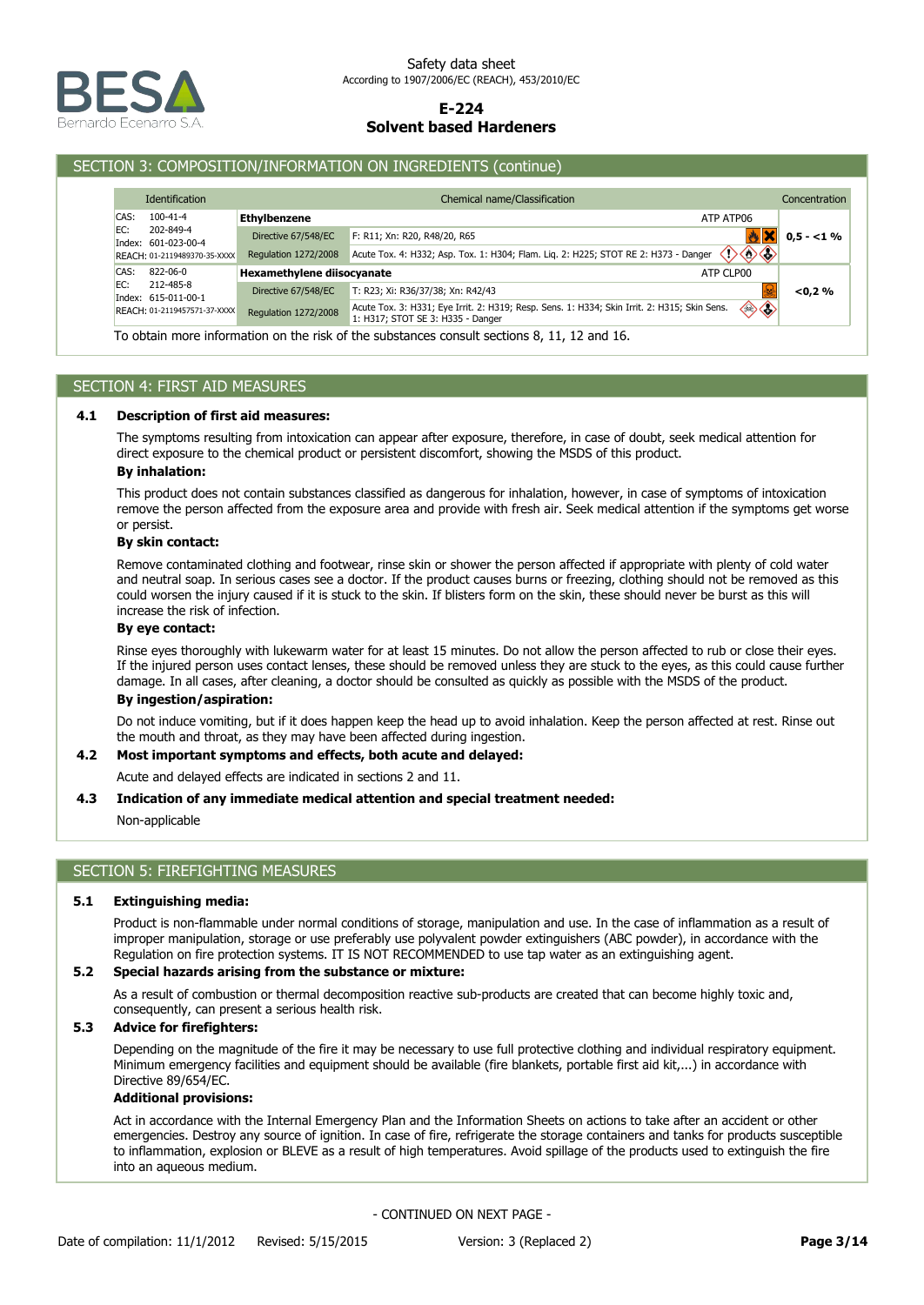

## SECTION 6: ACCIDENTAL RELEASE MEASURES

#### **6.1 Personal precautions, protective equipment and emergency procedures:**

Isolate leaks provided that there is no additional risk for the people performing this task. Personal protection equipment must be used against potential contact with the spilt product (See section 8). Evacuate the area and keep out those who do not have protection.

#### **6.2 Environmental precautions:**

Avoid at all cost any type of spillage into an aqueous medium. Contain the product absorbed appropriately in hermetically sealed containers. Notify the relevant authority in case of exposure to the general public or the environment.

### **6.3 Methods and material for containment and cleaning up:**

It is recommended:

Absorb the spillage using sand or inert absorbent and move it to a safe place. Do not absorb in sawdust or other combustible absorbents. For any concern related to disposal consult section 13.

#### **6.4 Reference to other sections:**

See sections 8 and 13.

## SECTION 7: HANDLING AND STORAGE

### **7.1 Precautions for safe handling:**

A.- Precautions for safe manipulation

Comply with the current legislation concerning the prevention of industrial risks. Keep containers hermetically sealed. Control spills and residues, destroying them with safe methods (section 6). Avoid leakages from the container. Maintain order and cleanliness where dangerous products are used.

B.- Technical recommendations for the prevention of fires and explosions

Product is non-flammable under normal conditions of storage, manipulation and use. It is recommended to transfer at slow speeds to avoid the generation of electrostatic charges that can affect flammable products. Consult section 10 for information on conditions and materials that should be avoided.

C.- Technical recommendations to prevent ergonomic and toxicological risks

Do not eat or drink during the process, washing hands afterwards with suitable cleaning products.

D.- Technical recommendations to prevent environmental risks

Due to the danger of this product for the environment it is recommended to use it within an area containing contamination control barriers in case of spillage, as well as having absorbent material in close proximity.

#### **7.2 Conditions for safe storage, including any incompatibilities:**

A.- Technical measures for storage

Maximum time: 12 Months Maximun Temp.: 30 °C Minimum Temp.: 5 °C

B.- General conditions for storage

Avoid sources of heat, radiation, static electricity and contact with food. For additional information see subsection 10.5

## **7.3 Specific end use(s):**

Except for the instructions already specified it is not necessary to provide any special recommendation regarding the uses of this product.

## SECTION 8: EXPOSURE CONTROLS/PERSONAL PROTECTION

## **8.1 Control parameters:**

Substances whose occupational exposure limits have to be monitored in the work environment

| <b>Identification</b>           |                     | <b>Environmental limits</b> |                       |
|---------------------------------|---------------------|-----------------------------|-----------------------|
| 2-methoxy-1-methylethyl acetate | IOELV (8h)          | 50 ppm                      | $275 \text{ mg/m}^3$  |
| CAS: 108-65-6                   | <b>IOELV (STEL)</b> | $100$ ppm                   | 550 mg/m <sup>3</sup> |
| EC: 203-603-9                   | Year                | 2014                        |                       |
| Ethylbenzene                    | IOELV (8h)          | $100$ ppm                   | 442 mg/m <sup>3</sup> |
| CAS: 100-41-4                   | <b>IOELV (STEL)</b> | 200 ppm                     | 884 mg/m <sup>3</sup> |
| EC: 202-849-4                   | Year                | 2014                        |                       |
| Xylene (mixture of isomers)     | IOELV (8h)          | 50 ppm                      | $221 \text{ mg/m}^3$  |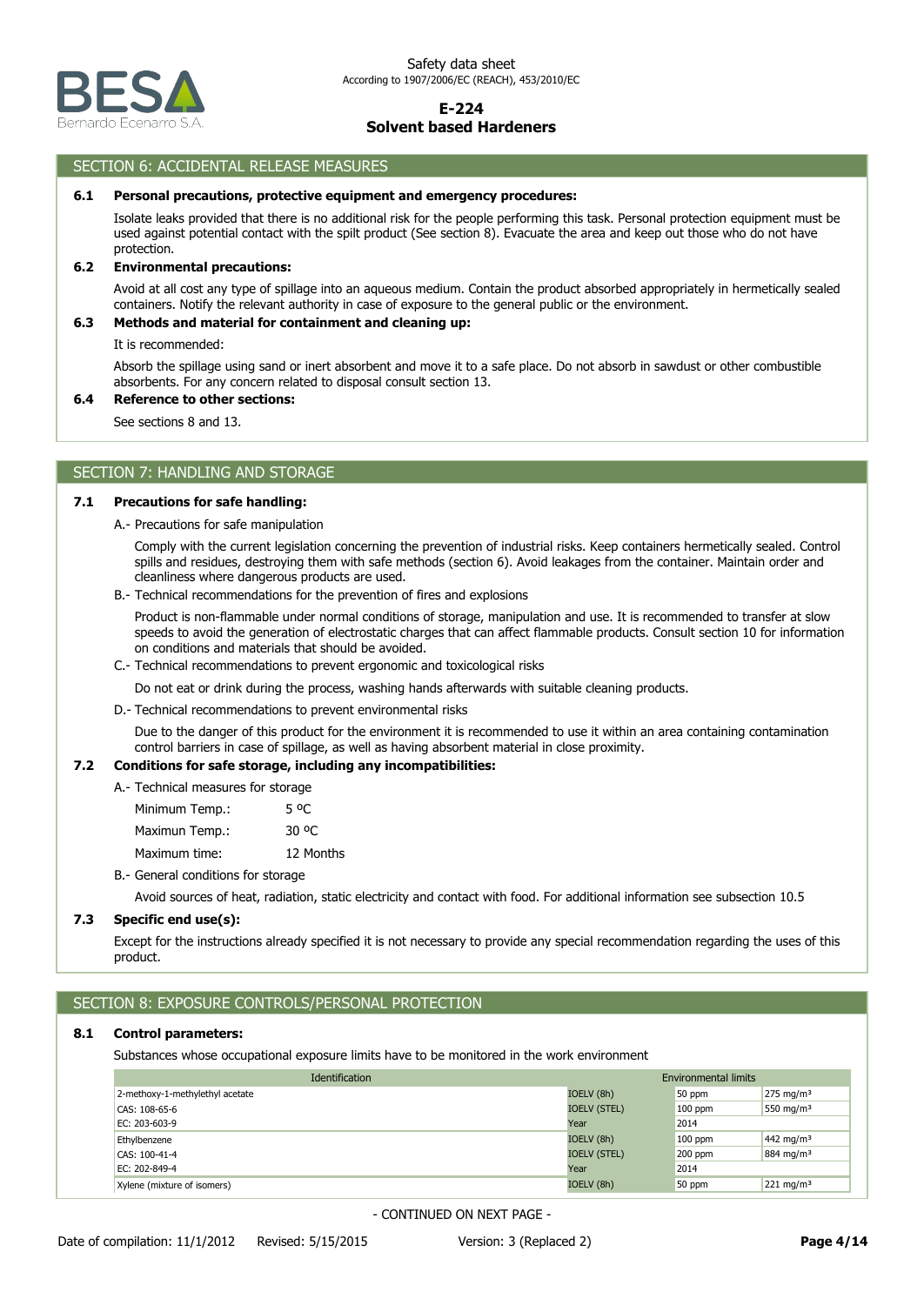

# SECTION 8: EXPOSURE CONTROLS/PERSONAL PROTECTION (continue)

| <b>Identification</b>        | <b>Environmental limits</b> |         |                       |  |
|------------------------------|-----------------------------|---------|-----------------------|--|
| 1330-20-7<br>$\cap$ $\Delta$ | (STEL)                      | 100 ppm | 442 mg/m <sup>3</sup> |  |
| EC: 215-535-7                | Year                        | 2014    |                       |  |

### **DNEL (Workers):**

|                                                     |                   | Short exposure          |                       | Long exposure             |                           |
|-----------------------------------------------------|-------------------|-------------------------|-----------------------|---------------------------|---------------------------|
| Identification                                      |                   | Systemic                | Local                 | Systemic                  | Local                     |
| Hexamethylene diisocyanate, oligomers               | Oral              | Non-applicable          | Non-applicable        | Non-applicable            | Non-applicable            |
| CAS: 28182-81-2                                     | Dermal            | Non-applicable          | Non-applicable        | Non-applicable            | Non-applicable            |
| EC: 931-274-8                                       | <b>Inhalation</b> | Non-applicable          | $1 \text{ mg/m}^3$    | Non-applicable            | $0,5 \text{ mg/m}^3$      |
| 2-methoxy-1-methylethyl acetate                     | Oral              | Non-applicable          | Non-applicable        | Non-applicable            | Non-applicable            |
| CAS: 108-65-6                                       | Dermal            | Non-applicable          | Non-applicable        | 153,5 mg/kg               | Non-applicable            |
| EC: 203-603-9                                       | <b>Inhalation</b> | Non-applicable          | Non-applicable        | $275 \text{ mg/m}^3$      | Non-applicable            |
| Hydrocarbons, C9, aromatics (Benzene $< 0.1$ % w/w) | Oral              | Non-applicable          | Non-applicable        | Non-applicable            | Non-applicable            |
| CAS: Non-applicable                                 | Dermal            | Non-applicable          | Non-applicable        | 25 mg/kg                  | Non-applicable            |
| EC: 918-668-5                                       | Inhalation        | Non-applicable          | Non-applicable        | $150$ mg/m <sup>3</sup>   | Non-applicable            |
| Xylene (mixture of isomers)                         | Oral              | Non-applicable          | Non-applicable        | Non-applicable            | Non-applicable            |
| CAS: 1330-20-7                                      | Dermal            | Non-applicable          | Non-applicable        | $180 \text{ mg/kg}$       | Non-applicable            |
| EC: 215-535-7                                       | Inhalation        | $289 \,\mathrm{mg/m^3}$ | 289 mg/m <sup>3</sup> | 77 mg/m $3$               | Non-applicable            |
| Ethylbenzene                                        | Oral              | Non-applicable          | Non-applicable        | Non-applicable            | Non-applicable            |
| CAS: 100-41-4                                       | Dermal            | Non-applicable          | Non-applicable        | $180$ mg/kg               | Non-applicable            |
| EC: 202-849-4                                       | Inhalation        | Non-applicable          | 293 mg/m <sup>3</sup> | 77 mg/m $3$               | Non-applicable            |
| Hexamethylene diisocyanate                          | Oral              | Non-applicable          | Non-applicable        | Non-applicable            | Non-applicable            |
| CAS: 822-06-0                                       | Dermal            | Non-applicable          | Non-applicable        | Non-applicable            | Non-applicable            |
| EC: 212-485-8                                       | Inhalation        | $0,07 \text{ mg/m}^3$   | $0.07 \text{ mg/m}^3$ | $0.035$ mg/m <sup>3</sup> | $0,035$ mg/m <sup>3</sup> |

## **DNEL (General population):**

|                                                     |                   | Short exposure |                | Long exposure          |                |
|-----------------------------------------------------|-------------------|----------------|----------------|------------------------|----------------|
| <b>Identification</b>                               |                   | Systemic       | Local          | Systemic               | Local          |
| 2-methoxy-1-methylethyl acetate                     | Oral              | Non-applicable | Non-applicable | $1,67$ mg/kg           | Non-applicable |
| CAS: 108-65-6                                       | Dermal            | Non-applicable | Non-applicable | 54,8 mg/kg             | Non-applicable |
| EC: 203-603-9                                       | <b>Inhalation</b> | Non-applicable | Non-applicable | $33 \text{ mg/m}^3$    | Non-applicable |
| Hydrocarbons, C9, aromatics (Benzene $< 0.1$ % w/w) | Oral              | Non-applicable | Non-applicable | 11 mg/kg               | Non-applicable |
| CAS: Non-applicable                                 | Dermal            | Non-applicable | Non-applicable | $11 \text{ mg/kg}$     | Non-applicable |
| EC: 918-668-5                                       | <b>Inhalation</b> | Non-applicable | Non-applicable | $32 \text{ mg/m}^3$    | Non-applicable |
| Xylene (mixture of isomers)                         | Oral              | Non-applicable | Non-applicable | $1,6$ mg/kg            | Non-applicable |
| CAS: 1330-20-7                                      | Dermal            | Non-applicable | Non-applicable | $108$ mg/kg            | Non-applicable |
| EC: 215-535-7                                       | <b>Inhalation</b> | Non-applicable | Non-applicable | 14,8 mg/m <sup>3</sup> | Non-applicable |
| Ethylbenzene                                        | Oral              | Non-applicable | Non-applicable | $1,6$ mg/kg            | Non-applicable |
| CAS: 100-41-4                                       | Dermal            | Non-applicable | Non-applicable | Non-applicable         | Non-applicable |
| EC: 202-849-4                                       | Inhalation        | Non-applicable | Non-applicable | $15 \text{ mg/m}^3$    | Non-applicable |

**PNEC:**

| <b>Identification</b>                 |                     |                |                         |               |
|---------------------------------------|---------------------|----------------|-------------------------|---------------|
| Hexamethylene diisocyanate, oligomers | <b>STP</b>          | 38,3 mg/L      | Fresh water             | $0,127$ mg/L  |
| CAS: 28182-81-2                       | Soil                | 53182 mg/kg    | Marine water            | 0,0127 mg/L   |
| EC: 931-274-8                         | <b>Intermittent</b> | $1,27$ mg/L    | Sediment (Fresh water)  | 266700 mg/kg  |
|                                       | Oral                | Non-applicable | Sediment (Marine water) | 26670 mg/kg   |
| 2-methoxy-1-methylethyl acetate       | <b>STP</b>          | $100$ mg/L     | Fresh water             | $0,635$ mg/L  |
| CAS: 108-65-6                         | Soil                | $0.29$ mg/kg   | Marine water            | 0,0635 mg/L   |
| EC: 203-603-9                         | Intermittent        | $6,35$ mg/L    | Sediment (Fresh water)  | 3,29 mg/kg    |
|                                       | Oral                | Non-applicable | Sediment (Marine water) | $0,329$ mg/kg |
| Xylene (mixture of isomers)           | <b>STP</b>          | $6,58$ mg/L    | Fresh water             | $0,327$ mg/L  |
| CAS: 1330-20-7                        | Soil                | $2,31$ mg/kg   | Marine water            | $0,327$ mg/L  |
| EC: 215-535-7                         | Intermittent        | $0,327$ mg/L   | Sediment (Fresh water)  | 12,46 mg/kg   |
|                                       | Oral                | Non-applicable | Sediment (Marine water) | 12,46 mg/kg   |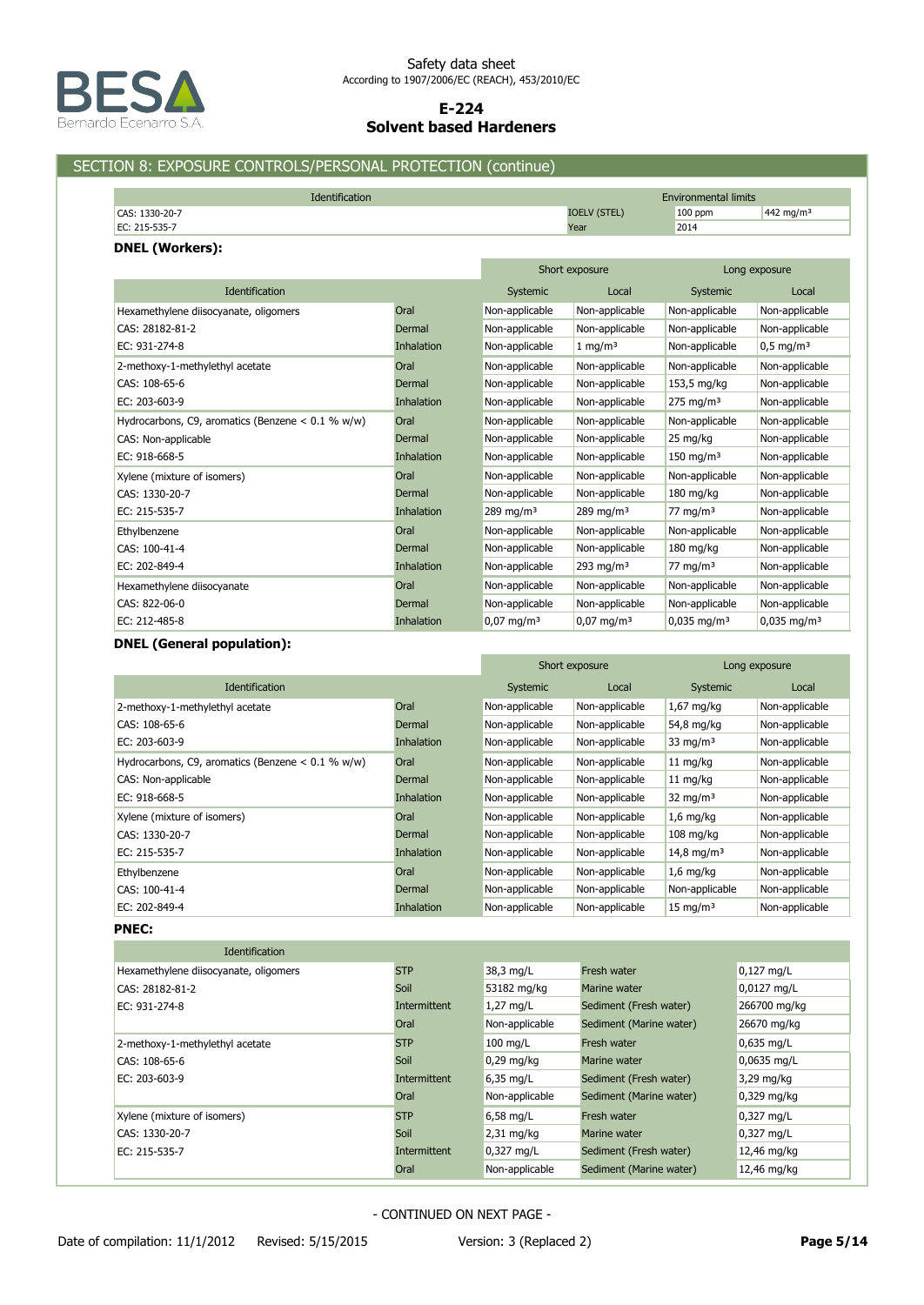

## SECTION 8: EXPOSURE CONTROLS/PERSONAL PROTECTION (continue)

| <b>Identification</b>      |              |                |                         |                |
|----------------------------|--------------|----------------|-------------------------|----------------|
| Ethylbenzene               | <b>STP</b>   | $9.6$ mg/L     | Fresh water             | $0.1$ mg/L     |
| CAS: 100-41-4              | Soil         | $2,68$ mg/kg   | Marine water            | $0.01$ mg/L    |
| EC: 202-849-4              | Intermittent | $0,1$ mg/L     | Sediment (Fresh water)  | 13,7 mg/kg     |
|                            | Oral         | $20$ g/kg      | Sediment (Marine water) | $1,37$ mg/kg   |
| Hexamethylene diisocyanate | <b>STP</b>   | 8,42 mg/L      | Fresh water             | 0,0774 mg/L    |
| CAS: 822-06-0              | Soil         | 0,0026 mg/kg   | Marine water            | 0,00774 mg/L   |
| EC: 212-485-8              | Intermittent | $0,774$ mg/L   | Sediment (Fresh water)  | 0,01334 mg/kg  |
|                            | Oral         | Non-applicable | Sediment (Marine water) | 0,001344 mg/kg |

## **8.2 Exposure controls:**

A.- General security and hygiene measures in the work place

As a preventative measure it is recommended to use basic Personal Protection Equipment, with the corresponding <<CE marking>> in accordance with Directive 89/686/EC. For more information on Personal Protection Equipment (storage, use, cleaning, maintenance, class of protection,…) consult the information leaflet provided by the manufacturer. For more information see subsection 7.1.

All information contained herein is a recommendation which needs some specification from the labour risk prevention services as it is not known whether the company has additional measures at its disposal.

B.- Respiratory protection

| Pictogram                                    | PPE                                                                                  | Labelling           | <b>CEN Standard</b>                                                                                         | <b>Remarks</b>                                                                                                                                                                                                 |
|----------------------------------------------|--------------------------------------------------------------------------------------|---------------------|-------------------------------------------------------------------------------------------------------------|----------------------------------------------------------------------------------------------------------------------------------------------------------------------------------------------------------------|
| Mandatory<br>respiratory tract<br>protection | Filter mask for gases,<br>vapours and particles                                      | CAT III             | EN 149:2001+A1:2009<br>EN 405:2001+A1:2009                                                                  | Replace when an increase in resistence to<br>breathing is observed and/or a smell or taste of the<br>contaminant is detected.                                                                                  |
| C.- Specific protection for the hands        |                                                                                      |                     |                                                                                                             |                                                                                                                                                                                                                |
| Pictogram                                    | PPE                                                                                  | Labelling           | <b>CEN Standard</b>                                                                                         | Remarks                                                                                                                                                                                                        |
| Mandatory hand<br>protection                 | NON-disposable chemical<br>protective gloves                                         | <b>CAT III</b>      | EN 374-1:2003<br>EN 374-3:2003/AC:2006<br>EN 420:2003+A1:2009                                               | The Breakthrough Time indicated by the<br>manufacturer must exceed the period during which<br>the product is being used. Do not use protective<br>creams after the product has come into contact<br>with skin. |
| D.- Ocular and facial protection             |                                                                                      |                     |                                                                                                             |                                                                                                                                                                                                                |
| Pictogram                                    | PPE                                                                                  | Labelling           | <b>CEN Standard</b>                                                                                         | Remarks                                                                                                                                                                                                        |
| Mandatory face<br>protection                 | Face mask                                                                            | ĮШ<br><b>CAT II</b> | EN 166:2001<br>EN 167:2001<br>EN 168:2001<br>EN 172:1994/A1:2000<br>EN 172:1994/A2:2001<br>EN ISO 4007:2012 | Clean daily and disinfect periodically according to<br>the manufacturer's instructions. Use if there is a<br>risk of splashing.                                                                                |
| E.- Bodily protection                        |                                                                                      |                     |                                                                                                             |                                                                                                                                                                                                                |
| Pictogram                                    | PPE                                                                                  | Labelling           | <b>CEN Standard</b>                                                                                         | <b>Remarks</b>                                                                                                                                                                                                 |
| Mandatory complete                           | Disposable clothing for<br>protection against chemical<br>risks, with antistatic and | CAT                 | EN 1149-1,2,3<br>EN 13034:2005+A1:2009<br>EN ISO 13982-<br>1:2004/A1:2010<br>EN ISO 6529:2001               | For professional use only. Clean periodically<br>according to the manufacturer's instructions.                                                                                                                 |

| 编<br><b>THE REVIEW OF</b><br>Safety footwear for<br>EN 13287:2008<br>protection against chemical<br>EN ISO 20345:2011<br>risk, with antistatic and heat<br>EN 13832-1:2006<br>resistant properties<br>EN ISO 20344:2011<br><b>CAT III</b><br>Mandatory foot<br>protection<br>F.- Additional emergency measures | Mandatory complete<br>body protection | וואג, וויונוו מוונואנמנוכ מווע<br>fireproof properties | <b>CAT III</b> | LIVE OF A SERVE<br>EN ISO 6530:2005<br>EN ISO 13688:2013<br>EN 464:1994 | according to the manufacturer 3 moductions. |
|----------------------------------------------------------------------------------------------------------------------------------------------------------------------------------------------------------------------------------------------------------------------------------------------------------------|---------------------------------------|--------------------------------------------------------|----------------|-------------------------------------------------------------------------|---------------------------------------------|
|                                                                                                                                                                                                                                                                                                                |                                       |                                                        |                |                                                                         | Replace boots at any sign of deterioration. |
|                                                                                                                                                                                                                                                                                                                |                                       |                                                        |                |                                                                         |                                             |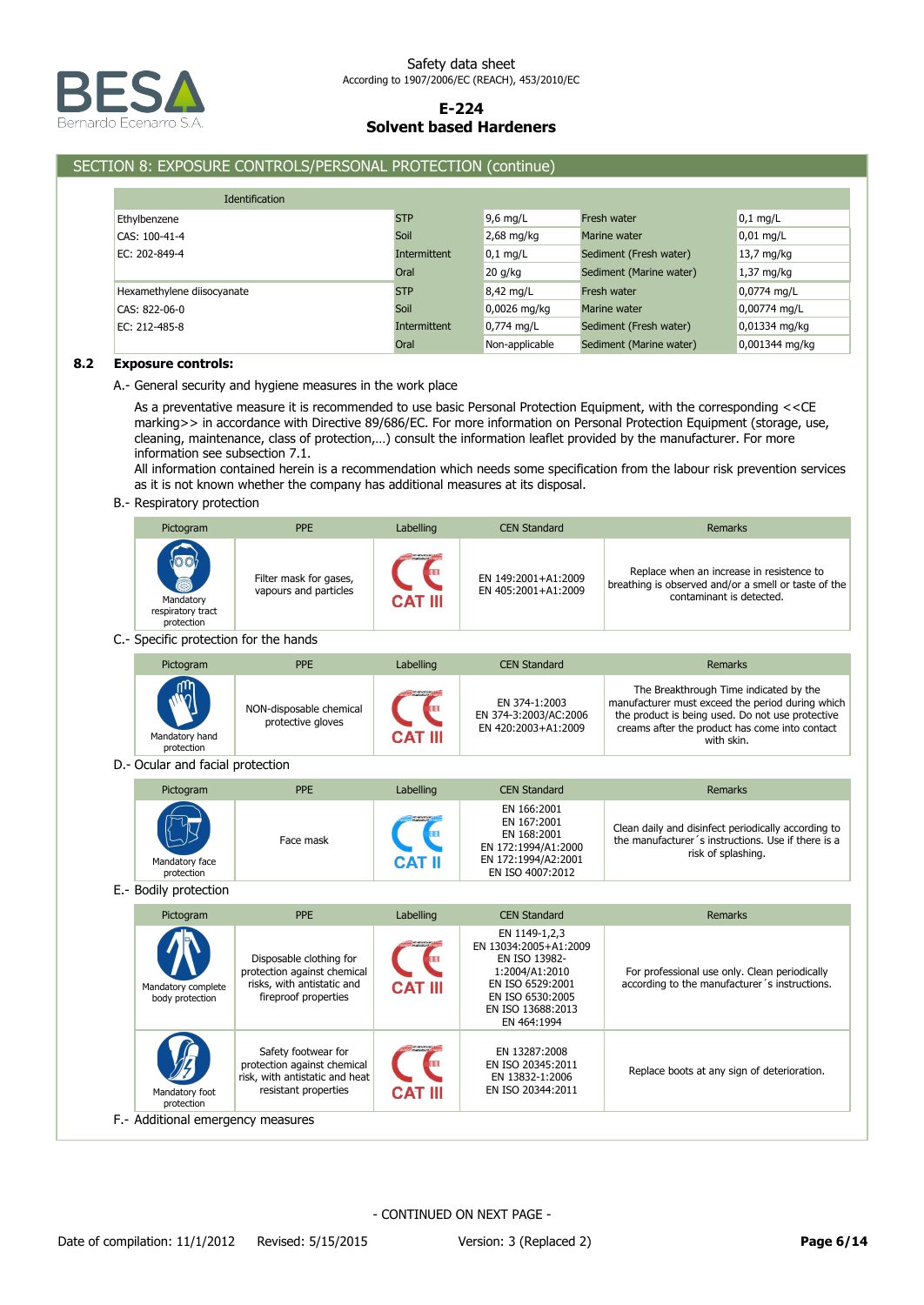

|     |                                                     | SECTION 8: EXPOSURE CONTROLS/PERSONAL PROTECTION (continue)                                                                                                                                                                    |                        |                               |  |  |
|-----|-----------------------------------------------------|--------------------------------------------------------------------------------------------------------------------------------------------------------------------------------------------------------------------------------|------------------------|-------------------------------|--|--|
|     | Emergency measure                                   | <b>Standards</b>                                                                                                                                                                                                               | Emergency measure      | <b>Standards</b>              |  |  |
|     | Emergency shower                                    | ANSI Z358-1<br>ISO 3864-1:2002                                                                                                                                                                                                 | ை+<br>Eyewash stations | DIN 12 899<br>ISO 3864-1:2002 |  |  |
|     | <b>Environmental exposure controls:</b>             |                                                                                                                                                                                                                                |                        |                               |  |  |
|     | <b>Volatile organic compounds:</b>                  | In accordance with the community legislation for the protection of the environment it is recommended to avoid environmental<br>spillage of both the product and its container. For additional information see subsection 7.1.D |                        |                               |  |  |
|     |                                                     | With regard to Directive 2010/75/EU, this product has the following characteristics:                                                                                                                                           |                        |                               |  |  |
|     | V.O.C. (Supply):                                    | 62,38 % weight                                                                                                                                                                                                                 |                        |                               |  |  |
|     | V.O.C. density at 20 °C:                            | 617,51 kg/m <sup>3</sup> (617,51 g/L)                                                                                                                                                                                          |                        |                               |  |  |
|     | Average carbon number:                              | 7,39                                                                                                                                                                                                                           |                        |                               |  |  |
|     | Average molecular weight:                           | 124,91 g/mol                                                                                                                                                                                                                   |                        |                               |  |  |
|     |                                                     |                                                                                                                                                                                                                                |                        |                               |  |  |
|     | SECTION 9: PHYSICAL AND CHEMICAL PROPERTIES         |                                                                                                                                                                                                                                |                        |                               |  |  |
| 9.1 |                                                     | Information on basic physical and chemical properties:                                                                                                                                                                         |                        |                               |  |  |
|     | For complete information see the product datasheet. |                                                                                                                                                                                                                                |                        |                               |  |  |
|     | <b>Appearance:</b>                                  |                                                                                                                                                                                                                                |                        |                               |  |  |
|     | Physical state at 20 °C:                            | Liquid                                                                                                                                                                                                                         |                        |                               |  |  |
|     | Appearance:                                         | Fluid                                                                                                                                                                                                                          |                        |                               |  |  |
|     | Color:                                              | Colourless                                                                                                                                                                                                                     |                        |                               |  |  |
|     | Odor:                                               | Solvent                                                                                                                                                                                                                        |                        |                               |  |  |
|     | <b>Volatility:</b>                                  |                                                                                                                                                                                                                                |                        |                               |  |  |
|     | Boiling point at atmospheric pressure:              | 152 °C                                                                                                                                                                                                                         |                        |                               |  |  |
|     | Vapour pressure at 20 °C:                           | 355 Pa                                                                                                                                                                                                                         |                        |                               |  |  |
|     | Vapour pressure at 50 °C:                           |                                                                                                                                                                                                                                | 2135 Pa (2 kPa)        |                               |  |  |
|     | Evaporation rate at 20 °C:                          |                                                                                                                                                                                                                                | Non-applicable *       |                               |  |  |
|     | <b>Product description:</b>                         |                                                                                                                                                                                                                                |                        |                               |  |  |
|     | Density at 20 °C:                                   | 980 - 1000 kg/m <sup>3</sup>                                                                                                                                                                                                   |                        |                               |  |  |
|     | Relative density at 20 °C:                          | $0,98 - 1$                                                                                                                                                                                                                     |                        |                               |  |  |
|     | Dynamic viscosity at 20 °C:                         | 38 - 20 cP                                                                                                                                                                                                                     |                        |                               |  |  |
|     | Kinematic viscosity at 20 °C:                       | 29 cSt                                                                                                                                                                                                                         |                        |                               |  |  |
|     | Kinematic viscosity at 40 °C:                       | Non-applicable *                                                                                                                                                                                                               |                        |                               |  |  |
|     | Concentration:                                      | Non-applicable *                                                                                                                                                                                                               |                        |                               |  |  |
|     | pH:                                                 | Non-applicable *                                                                                                                                                                                                               |                        |                               |  |  |
|     | Vapour density at 20 °C:                            | Non-applicable *                                                                                                                                                                                                               |                        |                               |  |  |
|     | Partition coefficient n-octanol/water 20 °C:        | Non-applicable *                                                                                                                                                                                                               |                        |                               |  |  |

Decomposition temperature: Non-applicable \* Solubility properties: **Immiscible** Solubility in water at 20 °C: Non-applicable \*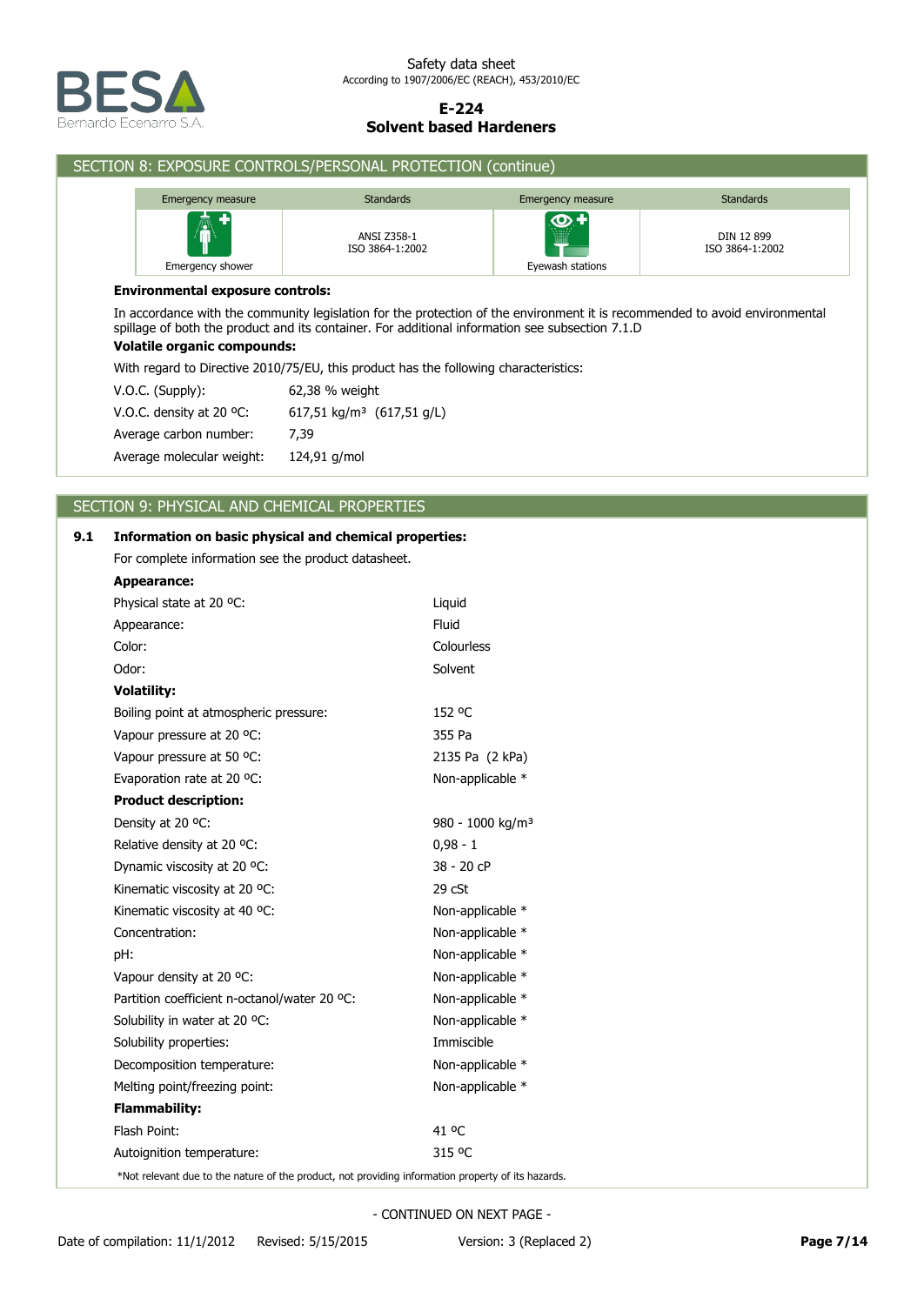

|     | SECTION 9: PHYSICAL AND CHEMICAL PROPERTIES (continue)                                             |                  |  |  |
|-----|----------------------------------------------------------------------------------------------------|------------------|--|--|
|     | Lower flammability limit:                                                                          | Not available    |  |  |
|     | Upper flammability limit:                                                                          | Not available    |  |  |
| 9.2 | <b>Other information:</b>                                                                          |                  |  |  |
|     | Surface tension at 20 °C:                                                                          | Non-applicable * |  |  |
|     | Refraction index:                                                                                  | Non-applicable * |  |  |
|     | *Not relevant due to the nature of the product, not providing information property of its hazards. |                  |  |  |

## SECTION 10: STABILITY AND REACTIVITY

## **10.1 Reactivity:**

No hazardous reactions are expected if the following technical instructions storage of chemicals. See section 7.

### **10.2 Chemical stability:**

Chemically stable under the conditions of storage, handling and use.

### **10.3 Possibility of hazardous reactions:**

Under the specified conditions, hazardous reactions that lead to excessive temperatures or pressure are not expected.

### **10.4 Conditions to avoid:**

Applicable for handling and storage at room temperature:

| Shock and friction     | Contact with air | Increase in temperature | Sunlight            | <b>Humidity</b> |
|------------------------|------------------|-------------------------|---------------------|-----------------|
| Not applicable         | Not applicable   | Not applicable          | Avoid direct impact | Not applicable  |
| ncompatible materials: |                  |                         |                     |                 |

## **10.5 Incompatible materials:**

| Acids          | Nater          | ustive materials.   | `ombustible materials | <b>Others</b>  |
|----------------|----------------|---------------------|-----------------------|----------------|
| Not applicable | Not applicable | Avoid direct impact | Not applicable        | Not applicable |

#### **10.6 Hazardous decomposition products:**

See subsection 10.3, 10.4 and 10.5 to find out the specific decomposition products. Depending on the decomposition conditions, complex mixtures of chemical substances can be released: carbon dioxide (CO2), carbon monoxide and other organic compounds.

## SECTION 11: TOXICOLOGICAL INFORMATION

#### **11.1 Information on toxicological effects:**

The experimental information related to the toxicological properties of the product itself is not available

### **Dangerous health implications:**

In case of exposure that is repetitive, prolonged or at concentrations higher than recommended by the occupational exposure limits, it may result in adverse effects on health depending on the means of exposure:

A.- Ingestion:

- Acute toxicity: Based on available data, the classification criteria are not met, as it does not contain substances classified as dangerous for consumption. For more information see section 3.
- Corrosivity/Irritability: Based on available data, the classification criteria are not met, however, it contains substances classified as dangerous for consumption. For more information see section 3.
- B- Inhalation:
	- Acute toxicity: Based on available data, the classification criteria are not met, as it does not contain substances classified as dangerous for inhalation. For more information see section 3.
	- Corrosivity/Irritability: Causes irritation in respiratory passages, which is normally reversible and limited to the upper respiratory passages.
- C- Contact with the skin and the eyes:
	- Contact with the skin: Based on available data, the classification criteria are not met, however, it contains substances classified as dangerous for skin contact. For more information see section 3.
	- Contact with the eyes: Based on available data, the classification criteria are not met, however, it contains substances classified as dangerous for skin contact. For more information see section 3.
- D- CMR effects (carcinogenicity, mutagenicity and toxicity to reproduction):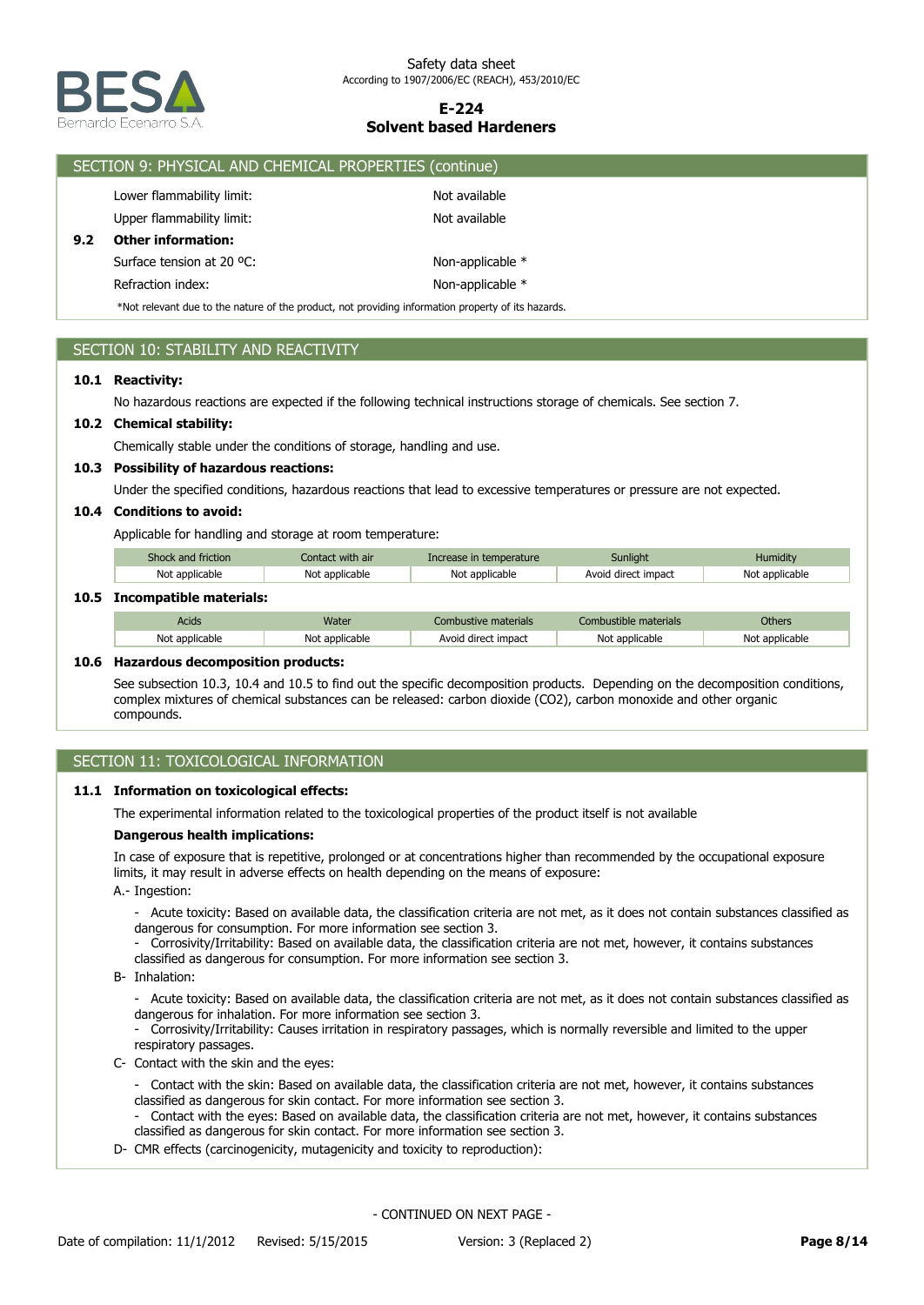

## SECTION 11: TOXICOLOGICAL INFORMATION (continue)

- Carcinogenicity: Based on available data, the classification criteria are not met, as it does not contain substances classified as dangerous for the effects mentioned. For more information see section 3.
- Mutagenicity: Based on available data, the classification criteria are not met, as it does not contain substances classified as dangerous for this effect. For more information see section 3.
- Reproductive toxicity: Based on available data, the classification criteria are not met, as it does not contain substances classified as dangerous for this effect. For more information see section 3.
- E- Sensitizing effects:
	- Respiratory: Based on available data, the classification criteria are not met, however, it contains substances classified as dangerous with sensibilizising effects. For more information see section 3.
	- Cutaneous: Prolonged contact with the skin can result in episodes of allergic contact dermatitis.
- F- Specific target organ toxicity (STOT)-time exposure:

Exposure in high concentrations can cause a breakdown in the central nervous system causing headache, dizziness, vertigo, nausea, vomiting, confusion, and in serious cases, loss of concentration.

G- Specific target organ toxicity (STOT)-repeated exposure:

- Specific target organ toxicity (STOT)-repeated exposure: Based on available data, the classification criteria are not met, however, it does contain substances which are classified as dangerous due to repetitive exposure. For more information see section 3.

- Skin: Repeated exposure may cause skin dryness or cracking
- H- Aspiration hazard:

Based on available data, the classification criteria are not met, however it does contain substances classified as dangerous for this effect. For more information see section 3.

# **Other information:**

Non-applicable

#### **Specific toxicology information on the substances:**

| <b>Identification</b>                               | Acute toxicity  |                      | Genus  |
|-----------------------------------------------------|-----------------|----------------------|--------|
| 2-methoxy-1-methylethyl acetate                     | LD50 oral       | 8532 mg/kg           | Rat    |
| CAS: 108-65-6                                       | LD50 dermal     | 5100 mg/kg           | Rat    |
| EC: 203-603-9                                       | LC50 inhalation | 30 mg/L (4 h)        | Rat    |
| Hydrocarbons, C9, aromatics (Benzene $< 0.1$ % w/w) | LD50 oral       | 3492 mg/kg           | Rat    |
| CAS: Non-applicable                                 | LD50 dermal     | 3160 mg/kg           | Rabbit |
| EC: 918-668-5                                       | LC50 inhalation | 6193 mg/L (4 h)      | Rat    |
| Hexamethylene diisocyanate                          | LD50 oral       | >2000 mg/kg          |        |
| CAS: 822-06-0                                       | LD50 dermal     | >2000 mg/kg (ATEi)   |        |
| EC: 212-485-8                                       | LC50 inhalation | 3 mg/L (4 h) (ATEi)  |        |
| Hexamethylene diisocyanate, oligomers               | LD50 oral       | 5100 mg/kg           | Rat    |
| CAS: 28182-81-2                                     | LD50 dermal     | >2000 mg/kg (ATEi)   |        |
| EC: 931-274-8                                       | LC50 inhalation | 11 mg/L (4 h) (ATEi) |        |
| Ethylbenzene                                        | LD50 oral       | 3500 mg/kg           | Rat    |
| CAS: 100-41-4                                       | LD50 dermal     | 15354 mg/kg          | Rabbit |
| EC: 202-849-4                                       | LC50 inhalation | 17,2 mg/L (4 h)      | Rat    |
| Xylene (mixture of isomers)                         | LD50 oral       | 2100 mg/kg           | Rat    |
| CAS: 1330-20-7                                      | LD50 dermal     | $1100$ mg/kg         | Rat    |
| EC: 215-535-7                                       | LC50 inhalation | 11 mg/L (4 h)        | Rat    |

## SECTION 12: ECOLOGICAL INFORMATION

The experimental information related to the eco-toxicological properties of the product itself is not available

### **12.1 Toxicity:**

| <b>Identification</b>           |             | Acute toxicity    | Specie              | Genus      |
|---------------------------------|-------------|-------------------|---------------------|------------|
| 2-methoxy-1-methylethyl acetate | <b>LC50</b> | 161 mg/L $(96 h)$ | Pimephales promelas | Fish       |
| CAS: 108-65-6                   | <b>EC50</b> | 481 mg/L $(48 h)$ | Daphnia sp.         | Crustacean |
| EC: 203-603-9                   | <b>EC50</b> | Non-applicable    |                     |            |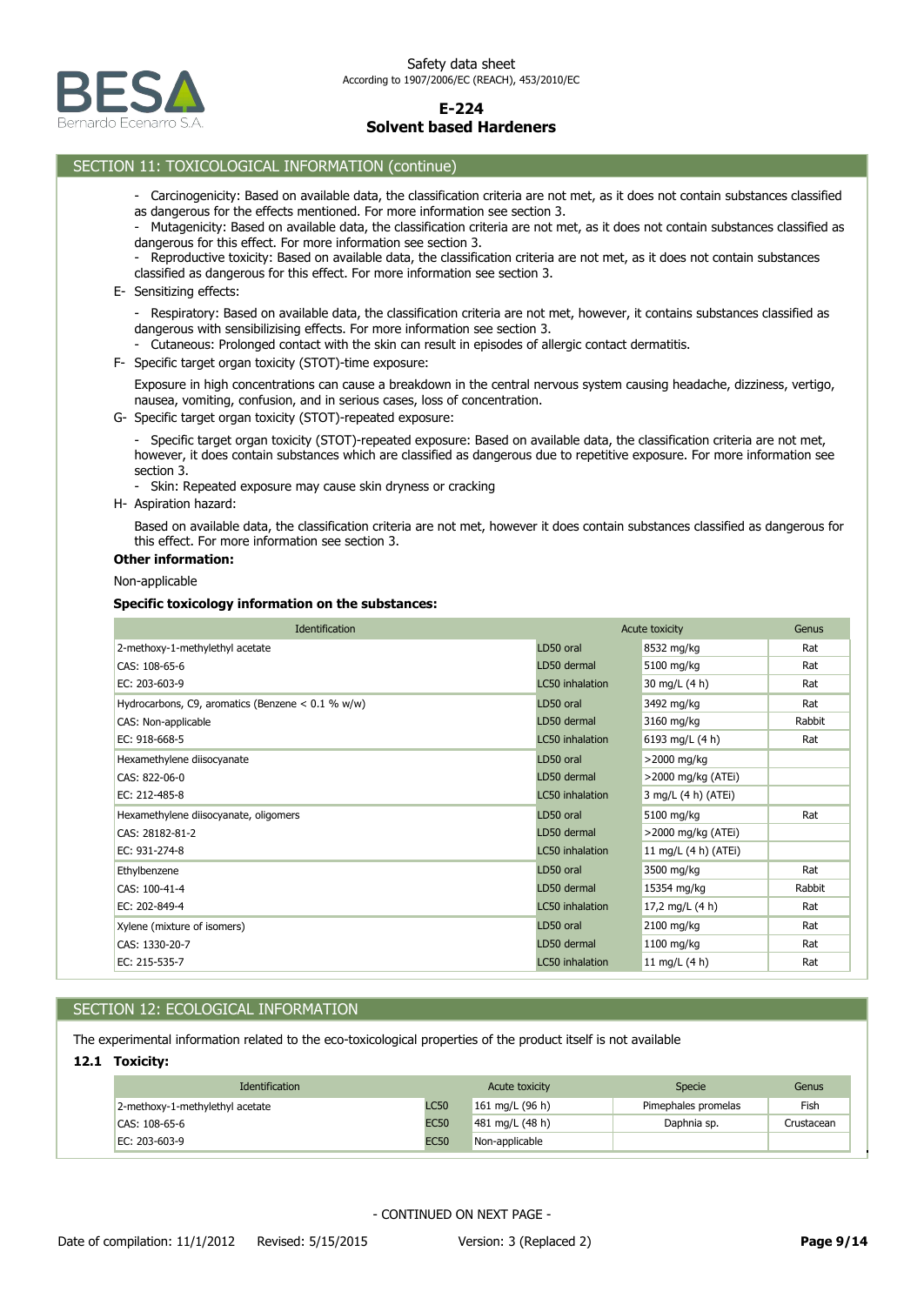

## SECTION 12: ECOLOGICAL INFORMATION (continue)

| <b>Identification</b>                               |             | Acute toxicity     | Specie               | Genus       |
|-----------------------------------------------------|-------------|--------------------|----------------------|-------------|
| Hydrocarbons, C9, aromatics (Benzene $< 0.1$ % w/w) | <b>LC50</b> | 1 - 10 mg/L (96 h) |                      | Fish        |
| CAS: Non-applicable                                 | <b>EC50</b> | $1 - 10$ mg/L      |                      | Crustacean  |
| EC: 918-668-5                                       | <b>EC50</b> | $1 - 10$ mg/L      |                      | Algae       |
| Xylene (mixture of isomers)                         | <b>LC50</b> | 13,5 mg/L (96 h)   | Oncorhynchus mykiss  | Fish        |
| CAS: 1330-20-7                                      | <b>EC50</b> | $0,6$ mg/L (96 h)  | Gammarus lacustris   | Crustacean  |
| EC: 215-535-7                                       | <b>EC50</b> | 10 mg/L (72 h)     | Skeletonema costatum | Algae       |
| Ethylbenzene                                        | <b>LC50</b> | 42,3 mg/L (96 h)   | Pimephales promelas  | <b>Fish</b> |
| CAS: 100-41-4                                       | <b>EC50</b> | 75 mg/L (48 h)     | Daphnia magna        | Crustacean  |
| EC: 202-849-4                                       | <b>EC50</b> | 63 mg/L (3 h)      | Chlorella vulgaris   | Algae       |

## **12.2 Persistence and degradability:**

| <b>Identification</b>           |                  | Degradability  |                 | Biodegradability   |  |
|---------------------------------|------------------|----------------|-----------------|--------------------|--|
| 2-methoxy-1-methylethyl acetate | BOD <sub>5</sub> | Non-applicable | Concentration   | 785 mg/L           |  |
| CAS: 108-65-6                   | <b>COD</b>       | Non-applicable | Period          | 8 days             |  |
| EC: 203-603-9                   | BOD5/COD         | Non-applicable | % Biodegradable | 100 %              |  |
| Ethylbenzene                    | BOD <sub>5</sub> | Non-applicable | Concentration   | $100 \text{ mg/L}$ |  |
| CAS: 100-41-4                   | <b>COD</b>       | Non-applicable | Period          | 14 days            |  |
| EC: 202-849-4                   | BOD5/COD         | Non-applicable | % Biodegradable | 90 %               |  |
| Hexamethylene diisocyanate      | BOD <sub>5</sub> | Non-applicable | Concentration   | $100 \text{ mg/L}$ |  |
| CAS: 822-06-0                   | <b>COD</b>       | Non-applicable | Period          | 28 days            |  |
| EC: 212-485-8                   | BOD5/COD         | Non-applicable | % Biodegradable | 28 %               |  |

## **12.3 Bioaccumulative potential:**

| <b>Identification</b>           |            | Bioaccumulation potential |
|---------------------------------|------------|---------------------------|
| 2-methoxy-1-methylethyl acetate | <b>BCF</b> |                           |
| CAS: 108-65-6                   | Pow Log    | 0,43                      |
| EC: 203-603-9                   | Potential  | Low                       |
| Xylene (mixture of isomers)     | <b>BCF</b> | 9                         |
| CAS: 1330-20-7                  | Pow Log    | 2,77                      |
| EC: 215-535-7                   | Potential  | Low                       |
| Ethylbenzene                    | <b>BCF</b> |                           |
| CAS: 100-41-4                   | Pow Log    | 3,15                      |
| EC: 202-849-4                   | Potential  | Low                       |

## **12.4 Mobility in soil:**

| <b>Identification</b>       |                 | Absorption/desorption | <b>Volatility</b> |                                 |
|-----------------------------|-----------------|-----------------------|-------------------|---------------------------------|
| Xylene (mixture of isomers) | Koc             | 202                   | Henry             | 5,249E+2 Pa·m <sup>3</sup> /mol |
| CAS: 1330-20-7              | Conclusion      | Moderate              | Dry soil          | Yes                             |
| EC: 215-535-7               | Surface tension | Non-applicable        | Moist soil        | Yes                             |
| Ethylbenzene                | Koc             | 520                   | Henry             | 7,984E+2 Pa·m <sup>3</sup> /mol |
| CAS: 100-41-4               | Conclusion      | Moderate              | Dry soil          | Yes                             |
| EC: 202-849-4               | Surface tension | 28590 N/m (25 °C)     | Moist soil        | Yes                             |

## **12.5 Results of PBT and vPvB assessment:**

Non-applicable

# **12.6 Other adverse effects:**

Not described

# SECTION 13: DISPOSAL CONSIDERATIONS

## **13.1 Waste treatment methods:**

| Code                                          | <b>Description</b>                                                                | Waste class (Regulation (EU) No<br>1357/2014) |  |  |  |
|-----------------------------------------------|-----------------------------------------------------------------------------------|-----------------------------------------------|--|--|--|
| 08 01 11*                                     | Waste paint and varnish containing organic solvents or other dangerous substances | Dangerous                                     |  |  |  |
| Type of waste (Regulation (EU) No 1357/2014): |                                                                                   |                                               |  |  |  |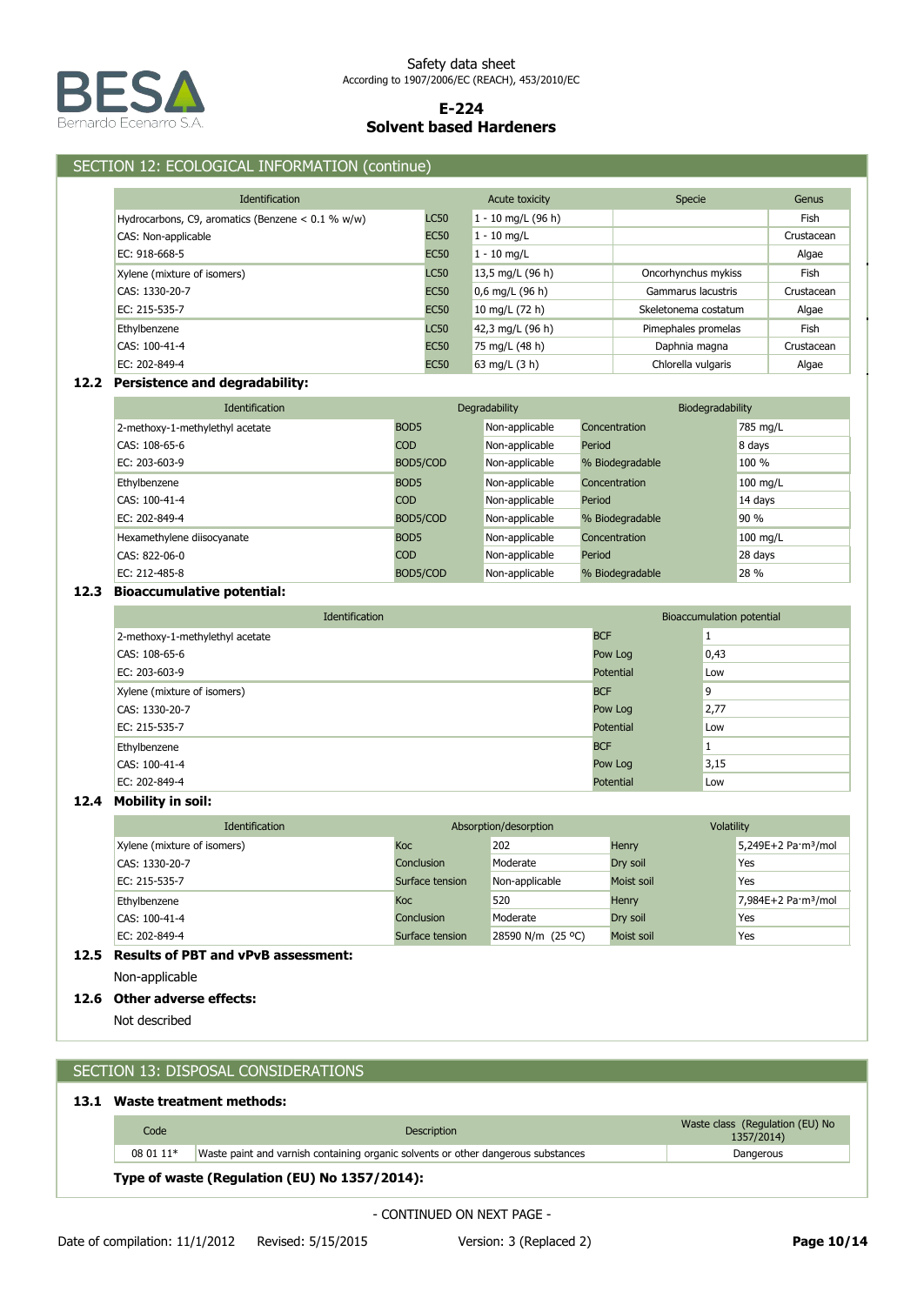

## SECTION 13: DISPOSAL CONSIDERATIONS (continue)

HP14 Ecotoxic, HP3 Flammable, HP5 Specific Target Organ Toxicity (STOT)/Aspiration Toxicity, HP6 Acute Toxicity, HP13 **Sensitising** 

### **Waste management (disposal and evaluation):**

Consult the authorized waste service manager on the assessment and disposal operations in accordance with Annex 1 and Annex 2 (Directive 2008/98/EC). As under 15 01 (2014/955/EC) of the code and in case the container has been in direct contact with the product, it will be processed the same way as the actual product. Otherwise, it will be processed as non-dangerous residue. We do not recommended disposal down the drain. See paragraph 6.2.

#### **Regulations related to waste management:**

In accordance with Annex II of Regulation (EC) nº1907/2006 (REACH) the community or state provisions related to waste management are stated

Community legislation: Directive 2008/98/EC, 2014/955/EU, Regulation (EU) No 1357/2014

## SECTION 14: TRANSPORT INFORMATION

## **Transport of dangerous goods by land:**

With regard to ADR 2015 and RID 2015:

|                                |      | 14.1 UN number:                      | <b>UN1263</b>          |
|--------------------------------|------|--------------------------------------|------------------------|
|                                |      | 14.2 UN proper shipping name:        | PAINT RELATED MATERIAL |
| ¥,                             |      | 14.3 Transport hazard class(es):     | 3                      |
|                                |      | Labels:                              | 3                      |
|                                |      | 14.4 Packing group:                  | Ш                      |
|                                |      | 14.5 Dangerous for the               | Yes                    |
|                                |      | environment:                         |                        |
|                                |      | 14.6 Special precautions for user    |                        |
|                                |      | Special regulations:                 | 163, 367, 640E, 650    |
|                                |      | Tunnel restriction code:             | D/E                    |
|                                |      | Physico-Chemical properties:         | see section 9          |
|                                |      | Limited quantities:                  | 51                     |
|                                |      | 14.7 Transport in bulk according     | Non-applicable         |
|                                |      | to Annex II of MARPOL                |                        |
|                                |      | 73/78 and the IBC Code:              |                        |
|                                |      | Transport of dangerous goods by sea: |                        |
| With regard to IMDG 37-14:     |      |                                      |                        |
|                                |      | 14.1 UN number:                      | <b>UN1263</b>          |
|                                |      |                                      |                        |
|                                |      | 14.2 UN proper shipping name:        | PAINT RELATED MATERIAL |
|                                |      | 14.3 Transport hazard class(es):     | 3                      |
| ¥                              |      | Labels:                              | 3                      |
|                                |      | 14.4 Packing group:                  | III                    |
|                                |      | 14.5 Dangerous for the               | Yes                    |
|                                |      | environment:                         |                        |
|                                |      | 14.6 Special precautions for user    |                        |
|                                |      | Special regulations:                 | 163, 223, 944, 955     |
|                                |      | EmS Codes:                           | F-E, S-E               |
|                                |      | Physico-Chemical properties:         | see section 9          |
|                                |      | Limited quantities:                  | 51                     |
|                                | 14.7 | <b>Transport in bulk according</b>   | Non-applicable         |
|                                |      | to Annex II of MARPOL                |                        |
|                                |      | 73/78 and the IBC Code:              |                        |
| With regard to IATA/ICAO 2015: |      | Transport of dangerous goods by air: |                        |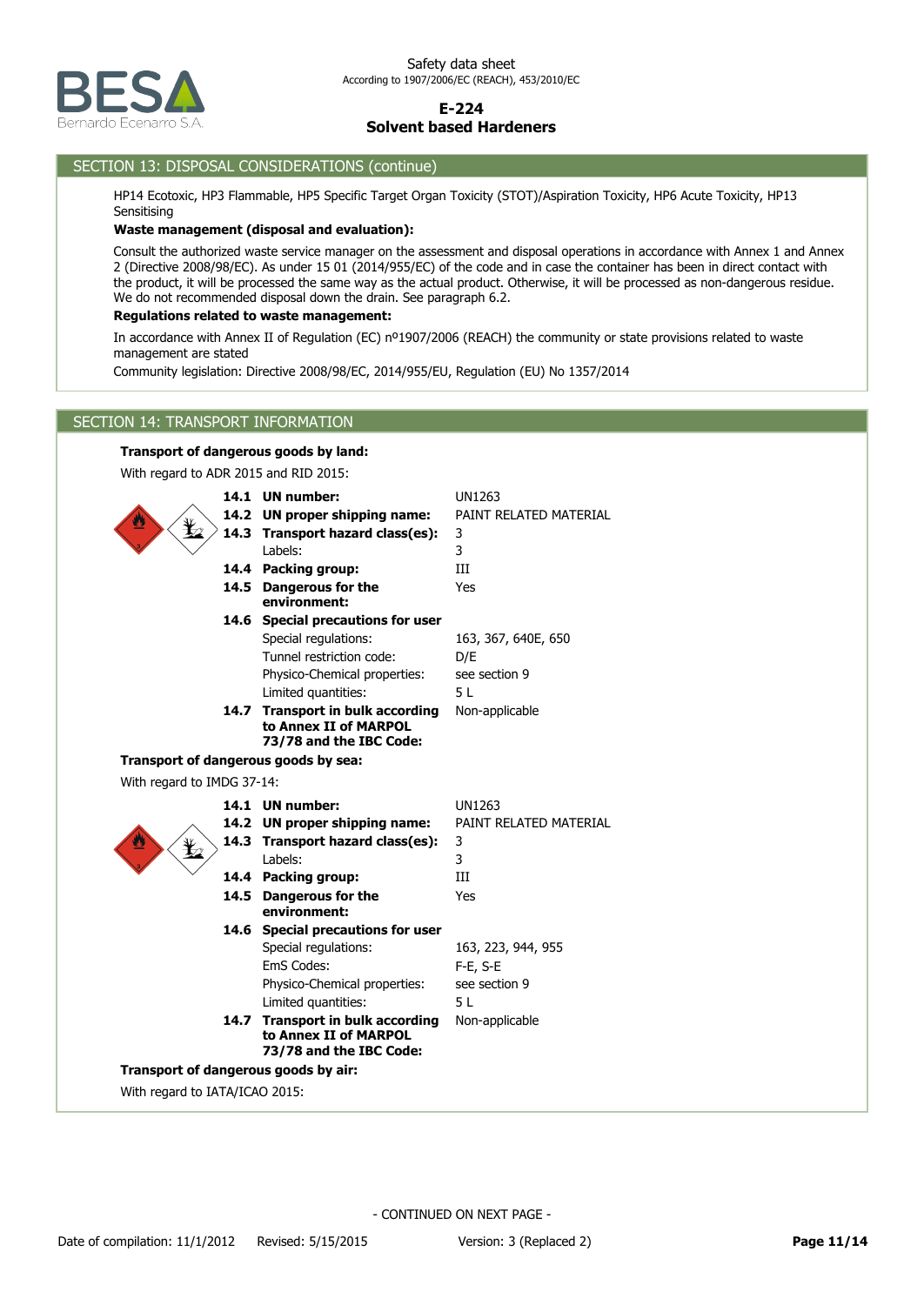

| SECTION 14: TRANSPORT INFORMATION (continue)        |                                                                                                                                                                           |                                                        |  |
|-----------------------------------------------------|---------------------------------------------------------------------------------------------------------------------------------------------------------------------------|--------------------------------------------------------|--|
| $\mathbf{\mathbf{\mathbf{\mathbf{\Psi}}}}_{2}$<br>≝ | 14.1 UN number:<br>14.2 UN proper shipping name:<br>14.3 Transport hazard class(es):<br>Labels:<br>14.4 Packing group:<br>14.5 Dangerous for the                          | UN1263<br>PAINT RELATED MATERIAL<br>3<br>3<br>Ш<br>Yes |  |
|                                                     | environment:<br>14.6 Special precautions for user<br>Physico-Chemical properties:<br>14.7 Transport in bulk according<br>to Annex II of MARPOL<br>73/78 and the IBC Code: | see section 9<br>Non-applicable                        |  |

## SECTION 15: REGULATORY INFORMATION

### **15.1 Safety, health and environmental regulations/legislation specific for the substance or mixture:**

Candidate substances for authorisation under the Regulation (EC) 1907/2006 (REACH): Non-applicable

Substances included in Annex XIV of REACH ("Authorisation List") and sunset date: Non-applicable

Regulation (EC) 1005/2009, about substances that deplete the ozone layer: Non-applicable

Active substances for which a decision of non-inclusion onto Annex I (Regulation (EU) No 528/2012): Non-applicable

REGULATION (EU) No 649/2012, in relation to the import and export of hazardous chemical products: Non-applicable

### **Limitations to commercialisation and the use of certain dangerous substances and mixtures (Annex XVII, REACH):**

Shall not be used, as substance or as mixtures in aerosol dispensers where these aerosol dispensers are intended for supply to the general public for entertainment and decorative purposes such as the following:

- metallic glitter intended mainly for decoration,
- artificial snow and frost,
- "whoopee" cushions,
- silly string aerosols,
- imitation excrement,
- horns for parties,
- decorative flakes and foams,
- artificial cobwebs,
- stink bombs.

### **Specific provisions in terms of protecting people or the environment:**

It is recommended to use the information included in this safety data sheet as data used in a risk evaluation of the local circumstances in order to establish the necessary risk prevention measures for the manipulation, use, storage and disposal of this product.

#### **Other legislation:**

Nonapplicable

#### **15.2 Chemical safety assessment:**

The supplier has not carried out evaluation of chemical safety.

# SECTION 16: OTHER INFORMATION

## **Legislation related to safety data sheets:**

This safety data sheet has been designed in accordance with ANNEX II-Guide to the compilation of safety data sheets of Regulation (EC) Nº 1907/2006 (Regulation (EC) Nº 453/2010)

**Modifications related to the previous security card which concerns the ways of managing risks. :**

- Directive 67/548/EC and Directive 1999/45/EC:
- · S Phrases

CLP Regulation (EC) nº 1272/2008:

· Precautionary statements

Content of the 3rd section presenting modifications:

Ethylbenzene (100-41-4): R Phrases, Hazard statements

**Texts of the legislative phrases mentioned in section 2.:**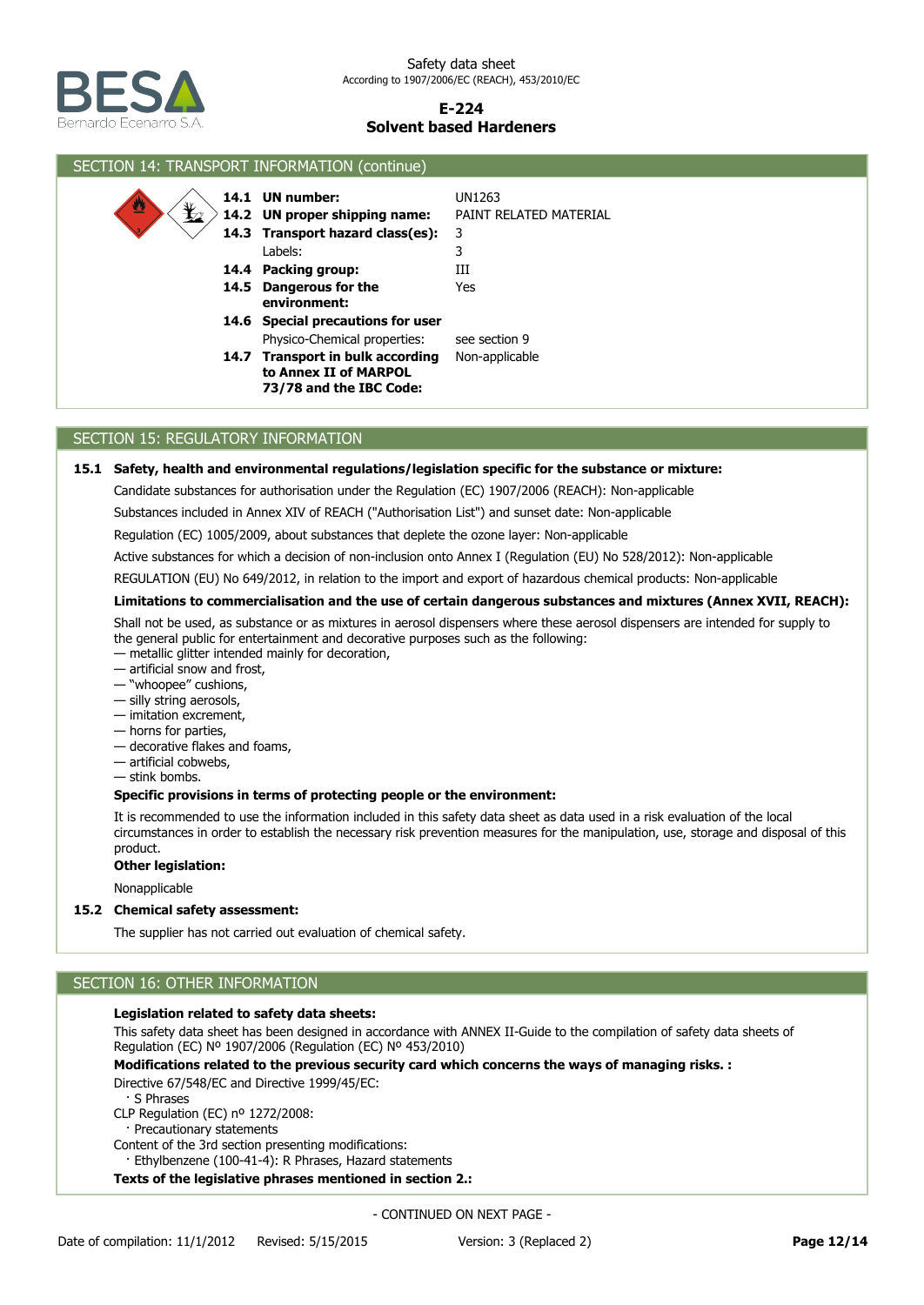

### **Abbreviations and acronyms:** http://esis.jrc.ec.europa.eu http://echa.europa.eu http://eur-lex.europa.eu **Principal bibliographical sources:** Minimal training is recommended to prevent industrial risks for staff using this product, in order to facilitate their comprehension and interpretation of this safety data sheet, as well as the label on the product. **Advice related to training:** STOT SE 3: Calculation method STOT SE 3: Calculation method Aquatic Chronic 2: Calculation method Skin Sens. 1: Calculation method Flam. Liq. 3: Calculation method (2.6.4.3) **Classification procedure:** Acute Tox. 3: H331 - Toxic if inhaled Acute Tox. 4: H312+H332 - Harmful in contact with skin or if inhaled Acute Tox. 4: H332 - Harmful if inhaled Aquatic Chronic 2: H411 - Toxic to aquatic life with long lasting effects Asp. Tox. 1: H304 - May be fatal if swallowed and enters airways Eye Irrit. 2: H319 - Causes serious eye irritation Flam. Liq. 2: H225 - Highly flammable liquid and vapour Flam. Liq. 3: H226 - Flammable liquid and vapour Resp. Sens. 1: H334 - May cause allergy or asthma symptoms or breathing difficulties if inhaled Skin Irrit. 2: H315 - Causes skin irritation Skin Sens. 1: H317 - May cause an allergic skin reaction STOT RE 2: H373 - May cause damage to organs through prolonged or repeated exposure STOT SE 3: H335 - May cause respiratory irritation STOT SE 3: H336 - May cause drowsiness or dizziness **CLP Regulation (EC) nº 1272/2008:** R10: Flammable R11: Highly flammable R20: Harmful by inhalation R20/21: Harmful by inhalation and in contact with skin R23: Toxic by inhalation R36/37/38: Irritating to eyes, respiratory system and skin R37: Irritating to respiratory system R38: Irritating to skin R42/43: May cause sensitisation by inhalation and skin contact R43: May cause sensitisation by skin contact R48/20: Harmful: danger of serious damage to health by prolonged exposure through inhalation R51/53: Toxic to aquatic organisms, may cause long-term adverse effects in the aquatic environment R65: Harmful: may cause lung damage if swallowed R66: Repeated exposure may cause skin dryness or cracking R67: Vapours may cause drowsiness and dizziness **Directive 67/548/EC and Directive 1999/45/EC:** The phrases indicated do not refer to the product itself; they are present merely for informative purposes and refer to the individual components which appear in section 3 **Texts of the legislative phrases mentioned in section 3.:** H335: May cause respiratory irritation H336: May cause drowsiness or dizziness H411: Toxic to aquatic life with long lasting effects H317: May cause an allergic skin reaction H226: Flammable liquid and vapour SECTION 16: OTHER INFORMATION (continue)